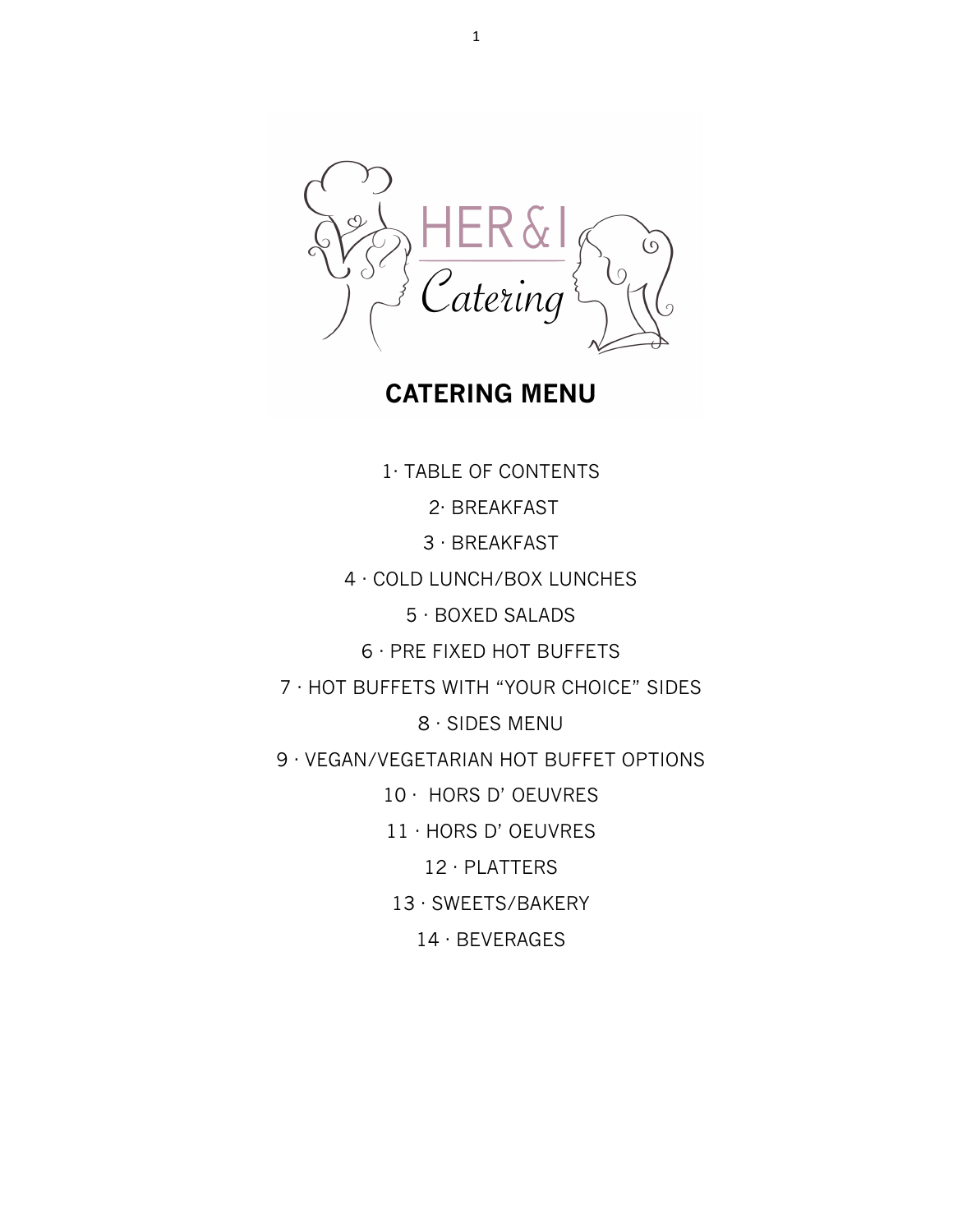# **Breakfast**

Delight your guests with a customized breakfast buffet! Chose one or more of these delicious selections to build the perfect start to your day. .

# **Hot Selections**

#### **Breakfast Baked Potato \$6.50 per person**

*A unique twist on an "all-in-one" breakfast; A large Idaho potato stuffed with your choice of bacon or sausage, fluffy scrambled eggs, potato, Hatch roasted green chile and topped with Monterey Jack cheese*

# **\*Vegetarian Breakfast Baked Potato \$5.50 per person**

#### **Sweet Cream Cheese filled Blintz \$4.50 per person**

*This sweet and light cream cheese and ricotta filled crepe is served warm and topped with a house made berry compote*

### **Brioche French Toast \$6.25 per person**

*The sweet Brioche bread assists in making this French toast smooth and rich served with a citrus maple syrup*

#### **Fluffy Pancakes \$4.50 per person**

*An airy cake-like pancake with a hint of vanilla, served with warm butter and Cognac maple syrup*

### **Sun-dried Tomato and Cornbread Strata \$4.25 per person**

\*minimum order of 10 people *A unique twist on the traditional strata; this sweet yet savory breakfast casserole is made with sweet country style corn bread, tangy sun-dried tomato, smoky bacon, and a creamy egg base*

### **"On the Lighter Side" Breakfast Scrambler \$3.75 per person**

\*minimum order of 10 people

*Trying to watch the calories and cholesterol?! This breakfast is a one stop shop! Scrambled egg whites, grape tomatoes, spinach, bell peppers, shallots, and tofu are all cooked to perfection and served as one dish* 

# **Cold Selections**

### **Individual Chia Seed Yogurt Parfait \$5.75 each**

*Chia seeds, yogurt and fruit; layered and topped with our house-made granola. Chia seeds add an extra punch of dietary fiber as well as protein for a great start to the day!*

#### **Yogurt Parfait Bar \$10 per person**

\*minimum order of 10 people *This offers berries, house made granola, chia seed yogurt or plain yogurt, dry fruit, honey, assorted nuts, and shredded coconut which all allow you to build your own delicious and healthy yogurt parfait!*

### **Mini Bagels and Lox \$6.75 per person**

\*minimum order of 10 person *Petite size bagels smeared with plain cream cheese, and topped with a sweet and smoky cured salmon*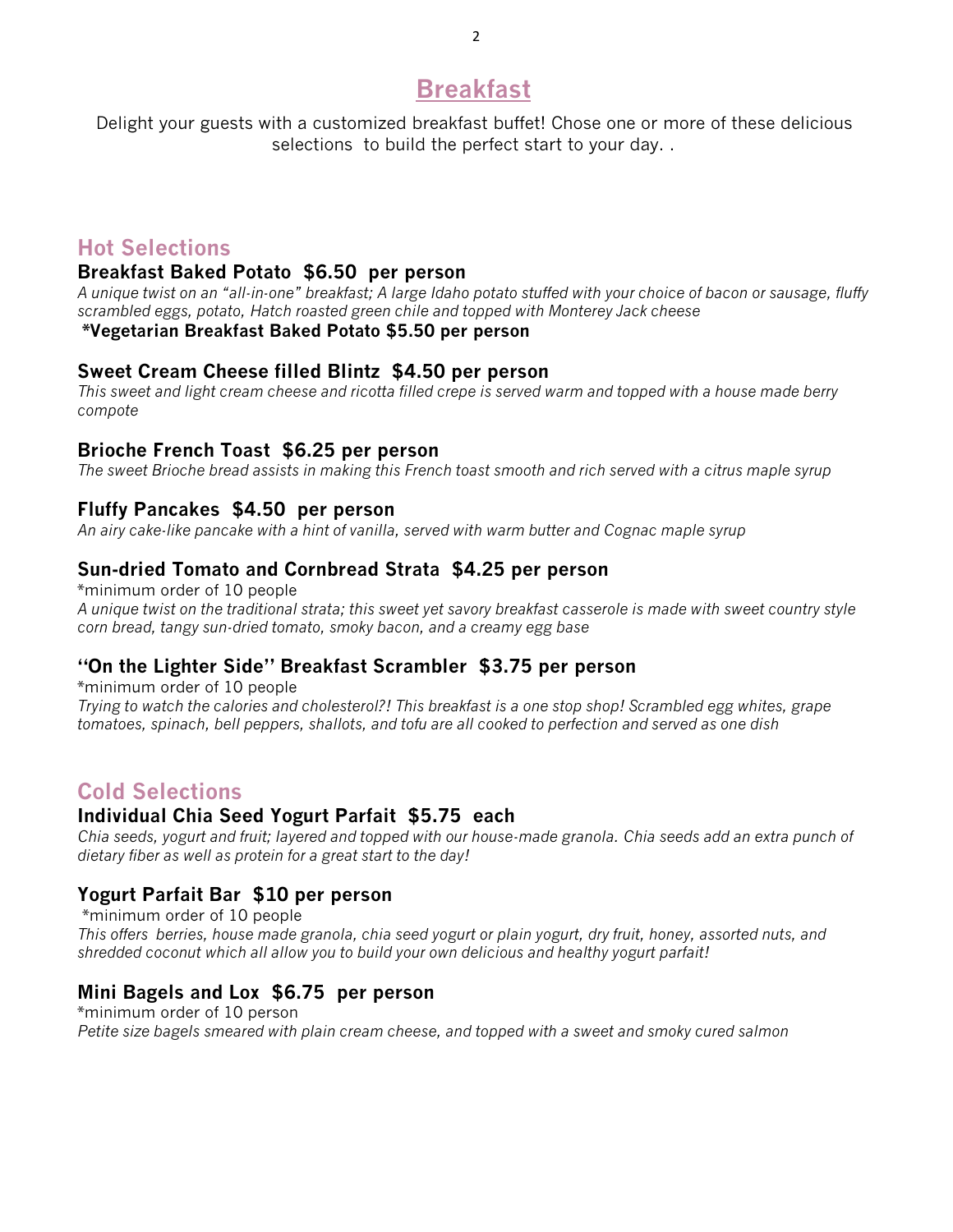# **Breakfast**

Try one of pre-fixed Breakfast Buffets or order your breakfast a la carte!

# **Pre-fixed Breakfast Buffets**

\*minimum order of 10 people

## **Traditional Breakfast Buffet \$13.75 per person**

*This customary breakfast comes with fluffy scrambled eggs, breakfast potatoes, your choice of sausage, bacon, or Canadian bacon and red or green chile*

## **Continental Breakfast \$12 per person**

*Assorted bagels and smears, fresh baked breakfast breads, assorted pastries and a deluxe seasonal fruit tray* 

# **A La Carte Hot Breakfast Items**

### **Croissant Breakfast Sandwiches \$6.75 each**

### **English Muffin Breakfast Sandwiches \$5 each**

### **Vegetarian Breakfast Sandwiches \$4.50 each**

- Egg, Cheese, and Bacon
- Egg, Cheese and Sausage
- Egg white, Cheese, Spinach

## **Individual Egg Frittata Cup \$3.25 each**

These portion control egg cups are easy for on-the-go or office meetings and can be filled with your choice of:

- Sausage or Bacon Topped with Shredded Cheese
- Spinach, Shallots, Cherry Tomato, and Feta Cheese

## **Breakfast Burrito \$8.50 each**

- Eggs, Potatoes, Cheese, Sausage and Red or Green Chile
- Eggs, Potatoes, Cheese, Bacon, and Red or Green Chile
- Eggs, Potatoes, Cheese, and House-made Carne Adovada \**\$9.50 each*
- Eggs, Potatoes, Fried Tofu, Spinach or Kale, Red or Green chile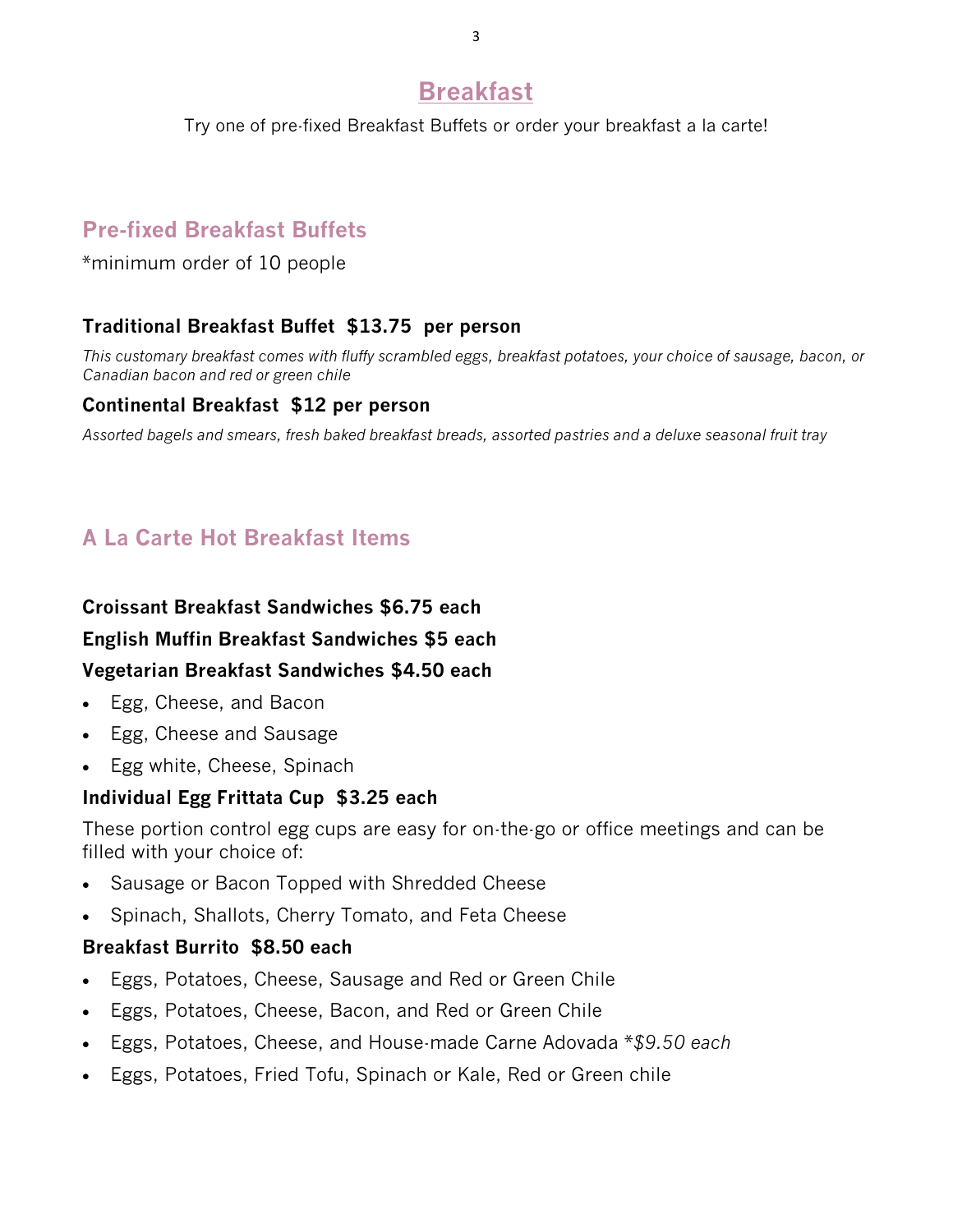# **Cold Lunch**

### **Build Your Own Sandwich Platter \$16 per person**

Ham, Turkey, Salami and Grilled and Marinated Vegetables. Includes both Swiss and Cheddar cheese. Served with Rolls, Wheat Bread, and White Bread. All sandwich accompaniments included. Sandwich Platter price also includes individual assorted chips.

*Add a Garden or Caesar Salad \$2 per person*

# **Box Lunch Options**

Boxed Lunches include individual assorted chips and your choice of a large Traditional Cookie or Dessert Bar. Cookie options: Chocolate Chip, Oatmeal, Sugar, or Peanut Butter Dessert Bar Options: Brownie, Conga Bar, or Adobe Bar Bottled water sold separately.

## **Chose from the following boxed lunch selections:**

### **Wraps \$14 each**

- Turkey and Cheddar wrapped in a Tortilla Wrap
- Ham and Swiss Wrapped in a Tortilla Wrap
- Lentil and Rice Veggie Wrap
- BLT wrapped in a Tortilla Wrap (add \$1 each)

### **Sandwiches \$14 each**

*\*served on Chefs selection of fresh breads*

- Turkey and Cheddar
- Ham and Swiss
- Egg Salad
- H & I's Chicken Salad
- Roast Beef and Provolone (add \$1)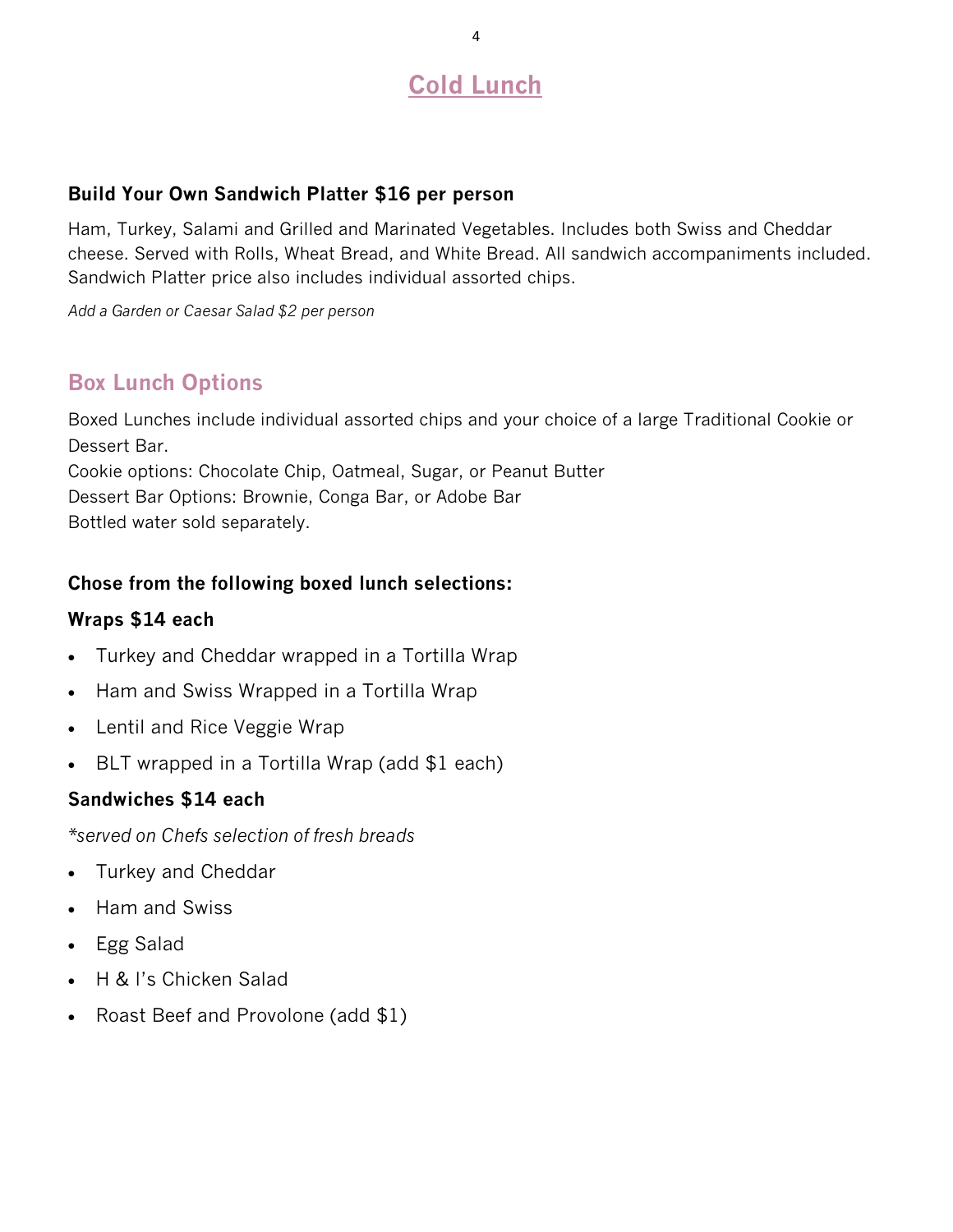# **Cold Lunch**

# **Boxed Salad Options**

Boxed Salads include Dressing, Club Crackers, and your choice of a Large Traditional Cookie or Dessert Bar. Cookie options: Chocolate Chip, Oatmeal, Sugar, or Peanut Butter Dessert Bar Options: Brownie, Conga Bar, or Adobe Bar Bottled water sold separately.

## **Tabbouleh Salad \$12 each**

*This is a Middle Eastern favorite! Bulgur wheat, quinoa, tomatoes, onion, parsley, mint, olive oil, lemon juice, and English cucumbers for a crunch!*

## **The Santa Fe \$13 each**

*Our twist on a traditional chef salad! it is served with spicy grilled chicken, roasted corn, black beans, hard boiled eggs, julienned bell pepper, avocado, Cotija cheese, Chipotle style crunchy tortilla strips, topped with a tangy Jalapeno Vinaigrette on a bed of mesclun greens*

## **Traditional Chef Salad \$13 each**

Hard boiled eggs, turkey, ham, cheddar cheese, cucumber, and tomatoes served with house made Ranch on a bed of mesclun greens

## **Blackened Chicken Caesar salad \$13 each**

Sliced Blackened Chicken on crisp Romaine Lettuce with Your traditional grated parmesan, and house-made croutons with traditional Caesar dressing

## **Greek salad \$11 each**

Tomatoes, cucumbers, Kalamata olives, red onion, Feta cheese, with red wine vinaigrette on a bed of mesclun greens. Chicken available for an upcharge.

## **Cobb Salad \$13 each**

Apple-wood smoked bacon, fresh avocado, hardboiled egg, slice black olives, and house-made croutons with house-made Ranch dressing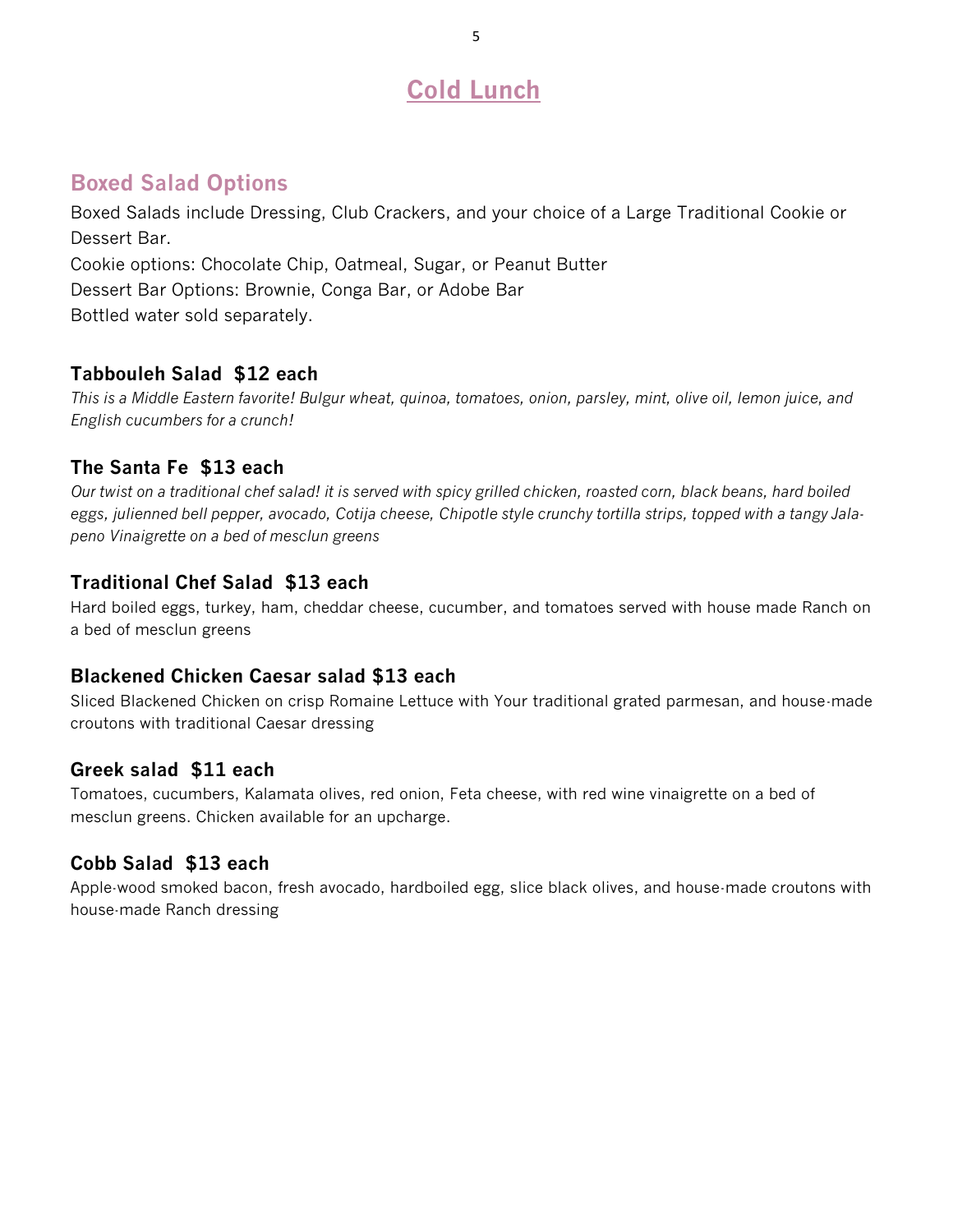# **Pre Fixed Hot Buffets**

All buffets have a 10 person minimum

#### **Los Lucero's' Carne Adovada \$18 per person**

*Our traditional New Mexican Lucero family recipe of a slow roasted pork marinated and cooked in our renowned and rich New Mexican red chile served with Garlic roasted Red New Potatoes and a dry rubbed squash medley. This buffet also comes served with warm flour tortillas and our individual mini "Burque Delight" chip and dip shooters.* 

#### **Taco Buffet \$17 per person**

*Seasoned Ground Beef and Hatch Green Chile shredded Chicken served with Fideos and Calabacitas. All taco toppings are included. Vegetarian option available upon request.* 

#### **New Mexican Style Fajita Bar \$19 per person**

*Chimichurri marinated Beef, Orange Cilantro-Lime marinated Chicken all served with sautéed onions and bell peppers. Served with spicy Black Beans and Spanish Rice. All fajita toppings are included. Vegetarian options available upon request.* 

#### **Southwest Buffet \$17 per person**

*Green Chile Chicken Enchiladas and Red Chile Cheese Enchiladas. Served with traditional Pinto Beans and Spanish Rice. Sour cream, shredded lettuce, and pico de gallo are included. This buffet also comes with Chips and Housemade Salsa.* 

#### **Green Chile Chicken Lasagna \$18.50 per person**

*A savory Hatch green chile chicken cream sauce layered with an herbed ricotta and a mixture of white cheddar and Jack cheese, Garlic Parmesan Breadsticks, and served with choice of Caesar Salad or Garden Salad. This buffet also includes a cold spinach-artichoke dip and crisp pita shooter.*

### **Back Yard BBQ \$20 per person**

*Mesquite BBQ Brisket and BBQ Chicken served with Corn on the Cob, and our special family recipe Potato Salad. This buffet also includes warm dinner rolls with whipped butter.* 

#### **Pot Roast Dinner \$20 per person**

*Beef Pot Roast cooked low and slow! Served with Mashed potatoes and gravy, and our honey-glazed cooked carrots. This buffet also includes a Garden Salad and warm dinner rolls with butter.* 

### **Old Fashion Cottage Pie \$18 per person**

*Traditional Ground Beef and mixed Vegetables topped with cheesy whipped potatoes and baked to golden perfection. Served with gravy, sweet and savory corn bread, and country style bacon green beans.* 

#### **Roasted Turkey Breast \$20 per person**

*An ode to Thanksgiving! This buttery herb roasted turkey breast brings you back to November! Served with Sweet Potato Mash and buttered Sweet Corn. This buffet also includes a Garden Salad and warm dinner rolls with butter*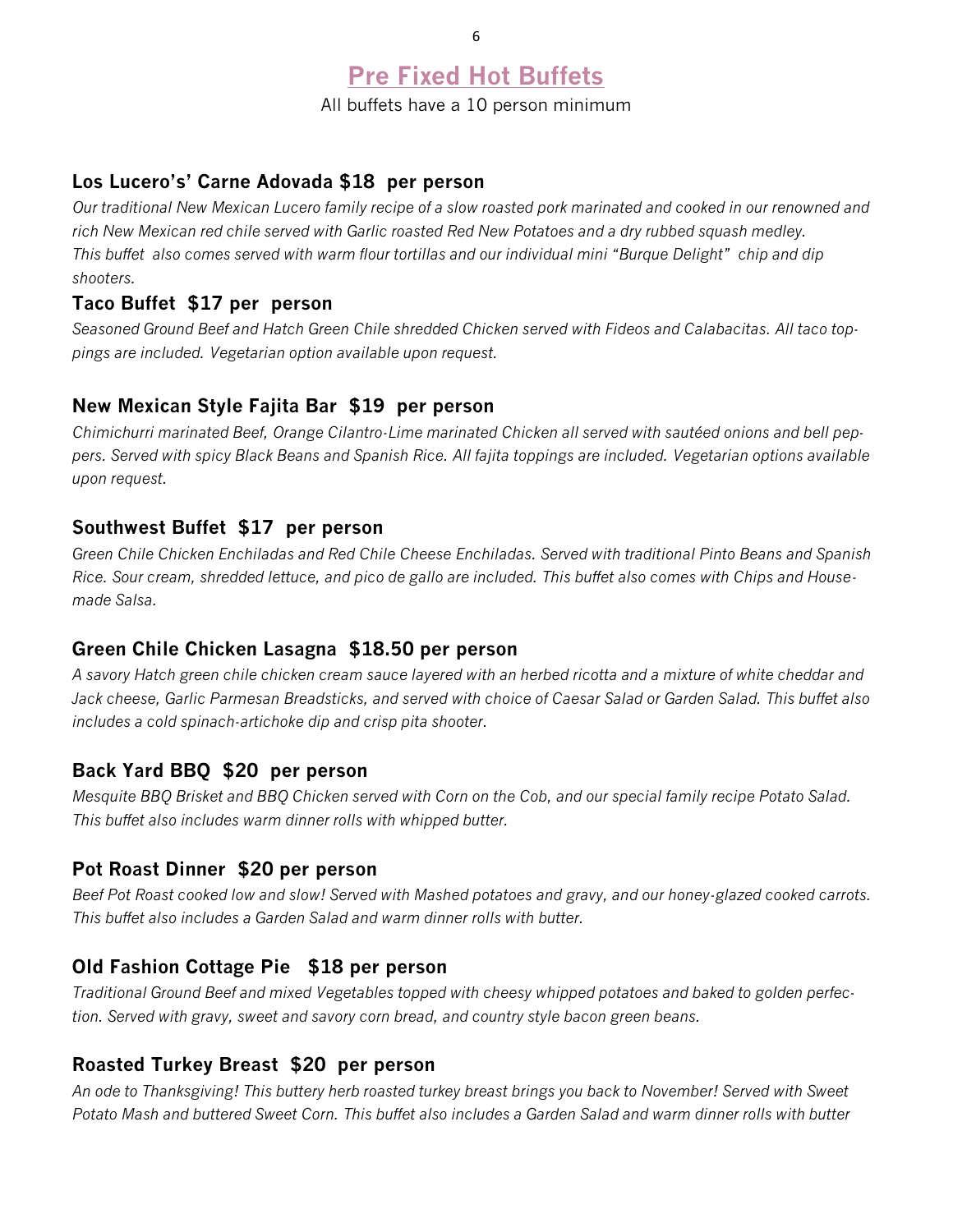# **Hot Buffets with "Your Choice" Sides**

All buffets have a 10 person minimum

Pick any one or two sides with the buffets listed below. You can chose from Veggie Sides, Comfort-Sides, and Salad Sides. Side selections are available on the Sides Menu Page. There will an additional cost for any sides labeled "premium."

## **Grandpa Frenchies' Spaghetti \$16 per person**

*An "Old Town" family recipe dating back to our Great Grandfathers restaurant in Old Town Albuquerque, this spaghetti is a mixture of traditional Italian and local flare, served garlic parmesan breadsticks, and your choice of one side.* 

## **Red Wine Marinated Beef Roulade \$22 per person**

*A garlic and red wine marinade with a robust yet smooth finish allows this thinly pounded beef to be rolled with a mushroom, onion, breadcrumb, and parsley filling. Served with warn dinner rolls and your choice of two sides*

# **Roasted Chicken with New Mexican Cream Sauce \$18 per person**

*A roasted to perfection chicken breast filet topped with a smooth and creamy Hatch New Mexico Green Chile Sauce served with mini calabacita empanaditas and your choice of two sides*

# **Chicken Parmesan & Chicken Alfredo \$18 per person**

*Crispy Chicken Parmesan served on a bed of Linguini pasta and topped with our fire roasted marinara sauce and aged Parmesan-Mozzarella blend and Grilled Chicken Fettuccini Alfredo served with garlic parmesan breadsticks and your choice of one side*

## **Lemon and Dill Salmon \$22 per person**

*Fresh King Salmon filets, pan seared with a vibrant lemon and dill butter served with carrot and zucchini ribbons, herbed-lemon couscous and your choice of one side* 

## **Herbes de Provence Rubbed Pork Loin \$22 per person**

*Herbes de Provence rubbed Pork Loin with a fig and wild rice stuffing served with your choice of two sides*

# **Bourbon Brined Pork Loin \$22 per person**

*A savory and sweet Kentucky Bourbon Brined Pork Loin glazed with a sweet yet spicy Chimayo red chile and peach reduction served with warm dinner rolls and your choice of two sides*

# **Tequila Lime Grilled Chicken \$18 per person**

*A tangy fiesta of margarita inspired flavors put into a tender grilled chicken breast served with Cilantro rice and your choice of one side. This buffet is also served with our house made green chile corn cakes topped with a blueberry tomatillo salsa* 

# **American Style Manicotti \$17 per person**

*The American tradition of stuffing pasta with Ricotta, Pecorino-Romano, and Parmigiano-Reggiano mixture topped*  with our fire roasted tomato marinara sauce, served with Roasted Italian Squash, Garden Salad, and your choice of *one side*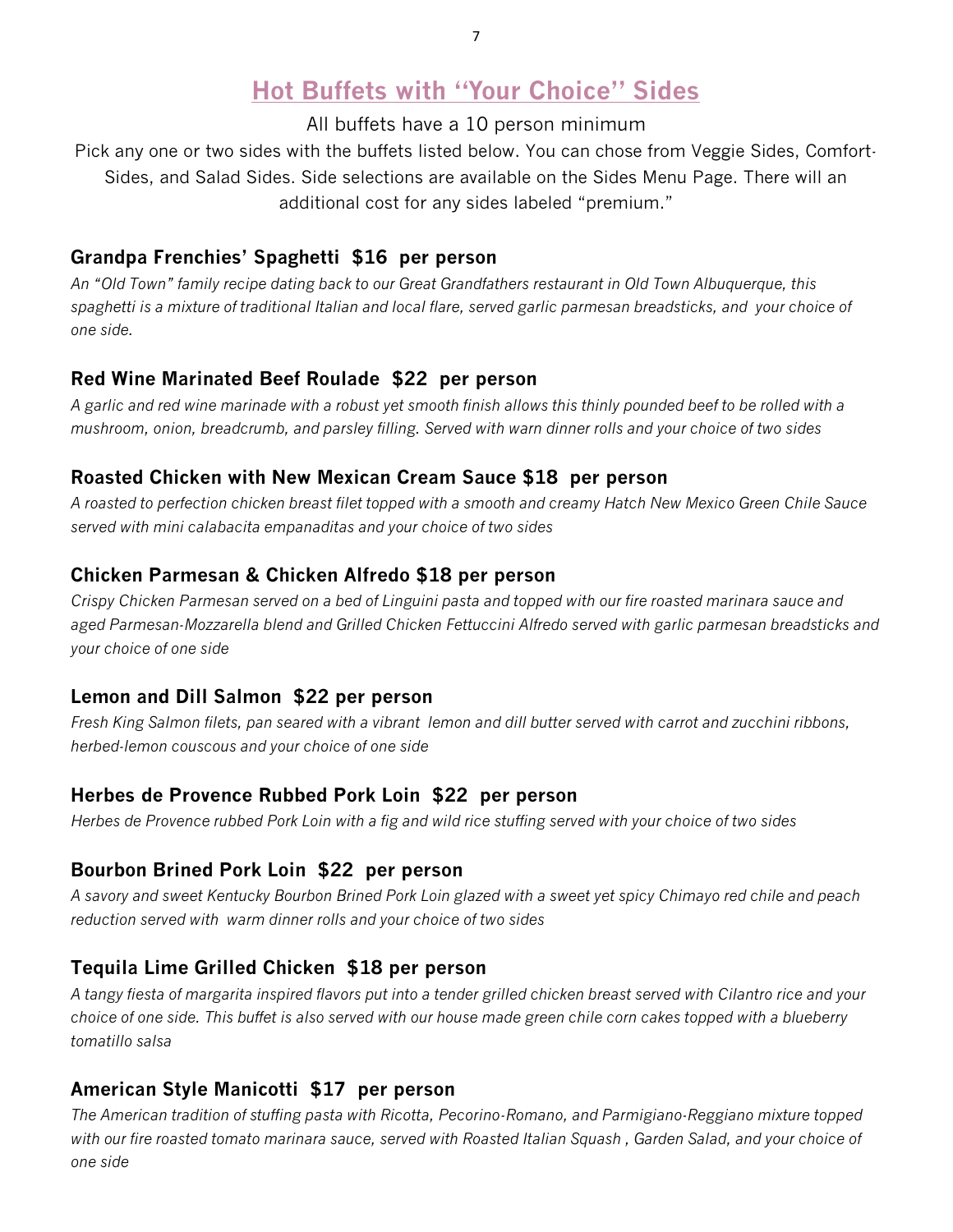# **Sides Menu**

Premium Sides have additional charges.

Use these selections to pick the side items you would like to complete your Hot Buffet with "your choice" sides.

## **Vegetable Sides**

- Parmesan Buttered Corn on Cob
- Buttered Sweet Corn
- Slow roasted Tomato and Fresh Green Beans
- Honey Glazed Roasted Carrots
- Seasonal Fresh Vegetable Medley
- **Calabacitas**
- Italian Roasted Squash Medley
- Red Chile rubbed Squash Medley
- Sauteed Carrot and Zucchini Ribbons

### **Premium Vegetable Sides**

*Add \$1 to buffet per person price* 

- Green Bean Casserole
- Fresh Green Beans w/ Roasted Pine Nuts
- Roasted Butternut Squash and Pepitas (pumpkin seeds),
- Steamed Asparagus and Wild Mushrooms
- Steamed Asparagus with Lemon Butter

### **Comfort Sides**

- Roasted Potato Medley
- Buttery Mashed Potatoes
- Sweet Potato Mash
- Smashed Red New potatoes
- Garlic Papitas
- House-made Rice Pilaf
- Steamed Rice
- Wild Rice Medley
- Fried Rice
- Papa Mikes Ranch and Cheese Potato Casserole
- Traditional Au Gratin Potatoes

### **Salad Sides**

• House-made Coleslaw

*Thin slivers of red and green cabbage with shredded carrot and house-made coleslaw dressing with a hint of pineapple*

Garden Salad

*Tomato, cucumber, shredded carrots, and sliced black olives served with either house-made ranch or House Italian on a bed of Spring Mix* 

• Caesar Salad

*Crisp Romaine Lettuce with shredded Parmesan Cheese, and house-made croutons with Caesar dressing*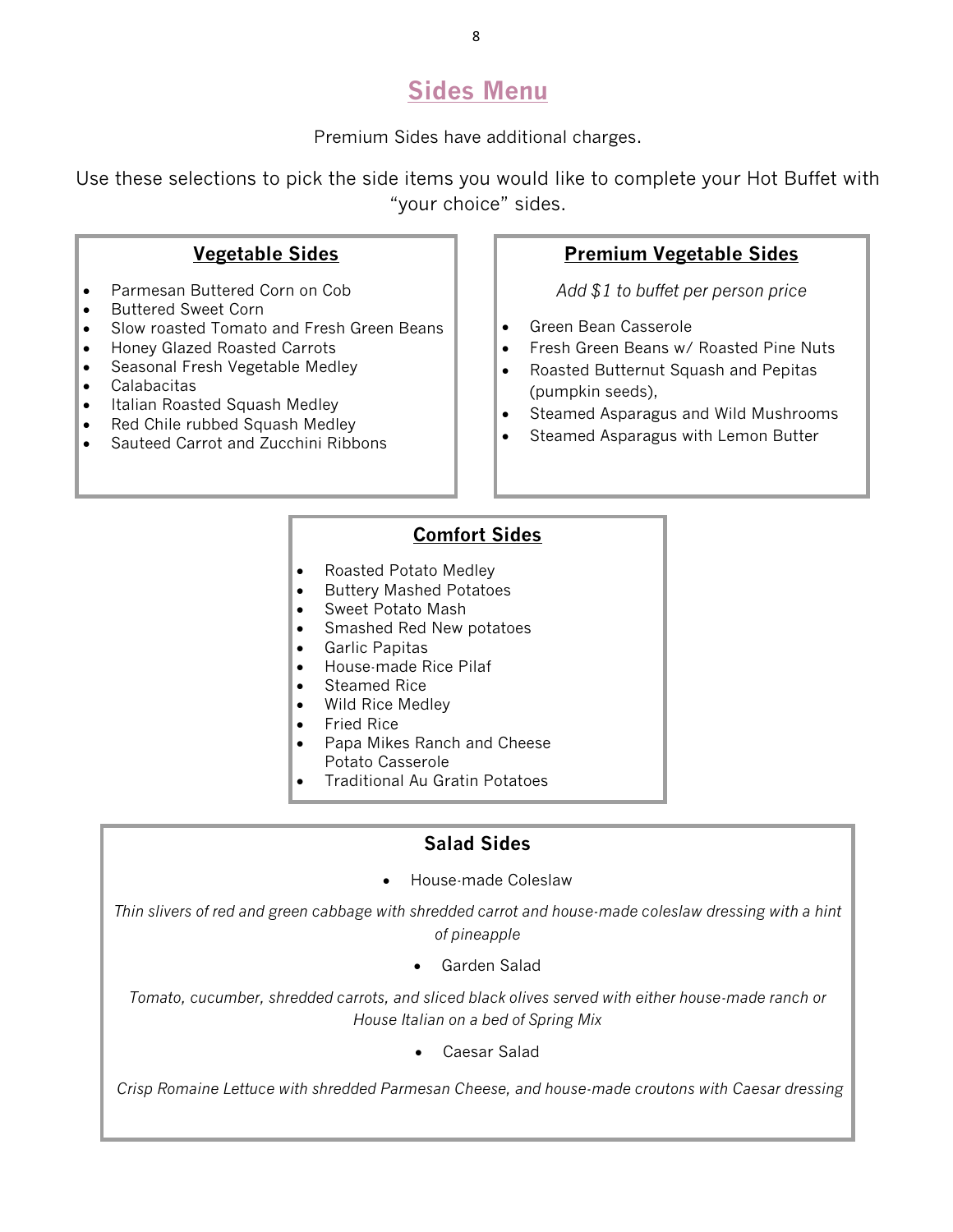# **Vegan and Vegetarian Hot Buffet Items**

Use these options for your guests with special dietary needs

### **Ratatouille \$10 per person**

*A comforting vegetarian and vegan friendly stewed casserole served with eggplant, squash and zucchini, onion, and rustic tomato sauce slow roasted to a tender and flavorful dish served with red and green lentils*

### **Tofu Vegetable Terrine \$8 per person**

*Individual stacks of sliced and roasted Heirloom tomato, red onion, yellow squash, zucchini, eggplant, and Tofu*

### **Portabella Fajitas \$7 per person**

*Traditional Fajita flavors with red and green bell peppers and onions with marinated and grilled portabella mushroom slices*

#### **Cauliflower Steaks \$10 per person**

*Savory marinated cauliflower sliced and grilled to perfection served with Wehani Rice and seasoned spiral roasted carrot and parsnip*

#### **Stuffed Bell pepper \$10.50 per person**

*Roasted bell pepper stuffed with impossible ground "beef", kale, egg plant, squash, quinoa, rice and seasoned with a touch of Chimayo red chile powder for spice*

### **Vegan Green or Red Chile Enchiladas \$10 per person**

*Pan seared squash and zucchini mixed with tempeh for protein and topped with either red or green chile sauce and vegan jack cheese*

### **Turkish Lentil Meatballs \$8 per person**

*Red lentils cooked and ground down with a blend of tomato, bulgur, and parsley pan fried for a crisp texture and topped with a squeeze of lemon for a tangy finish*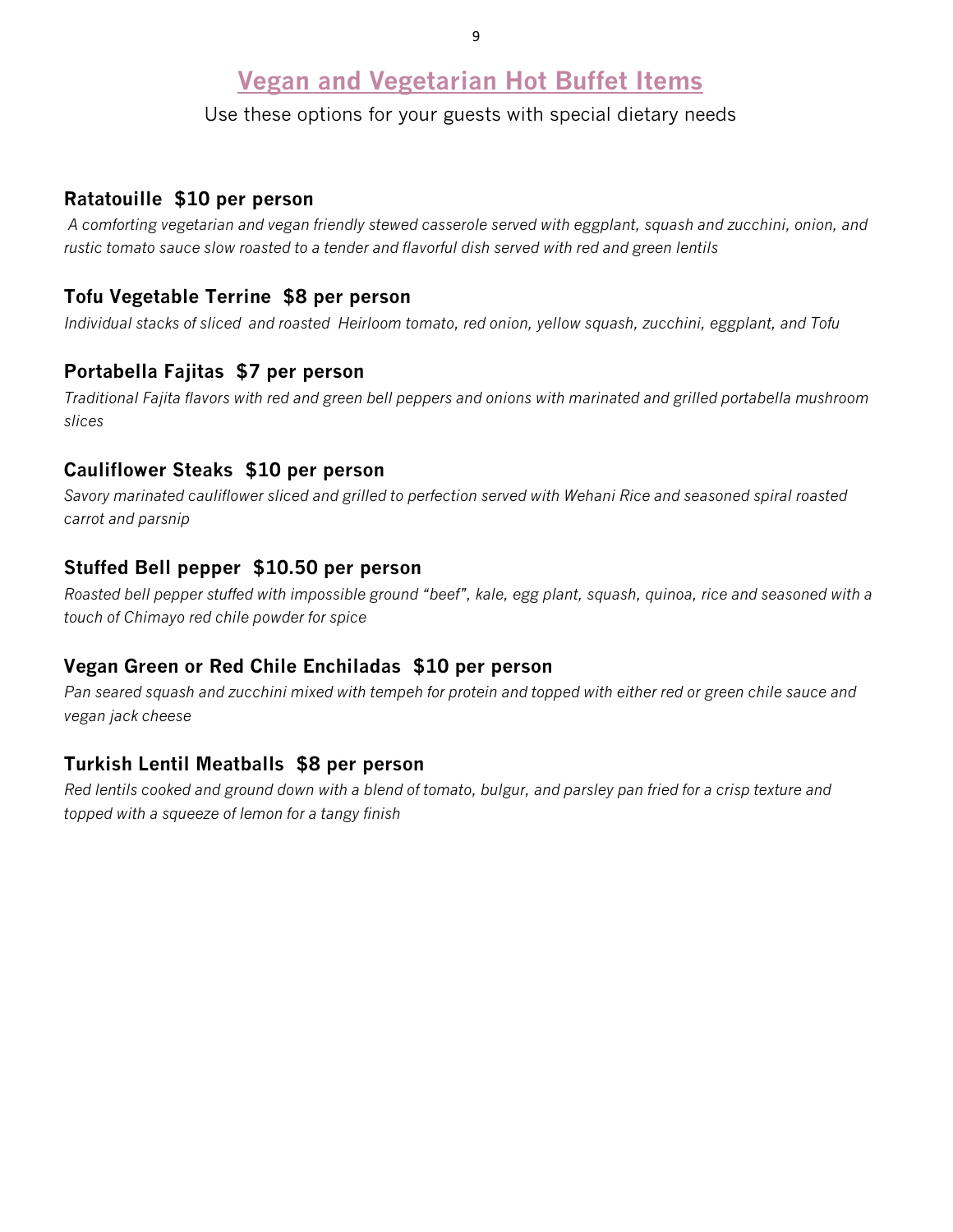# **Hors d'oeuvres**

## Hatch roasted Green Chile Deviled Eggs **\$1.25 per piece**

*Your traditional deviled egg but with a spicy flare*

### **Antipasti Skewers \$2.75 per piece**

*Cherry Tomato, Olives, Mozzarella, Salami, and Cheese Tortellini all on a skewer and served with a rustic marinara*

## **Red Chile and Tequila Cocktail Meatballs • \$2.50 per piece**

*Made from scratch, these nontraditional meatballs are mixed with New Mexican red chile powder and tequila, served with a non traditional Chinese style dipping sauce. A great fusion of flavors!*

### **Potato Croquettes \$2 per piece**

*A smooth potato and cheese mixture fried golden and served with a house made Chipotle Ranch*

## **Tempura Battered Green Beans @ \$2 per piece**

*Marinated green bean bundles fried in a traditional tempura batter and served with a Wasabi Ranch*

#### **Arancini \$3 per piece**

*Diced spicy Andouille Sausage mixed with a creamy risotto rolled and fried, served with a house-made Roasted Red Pepper and Honey sauce*

### **Fried Zucchini Bite @ \$1.75 per piece**

*Fresh zucchini and squash tossed in Italian herds and garlic and fried, served with house-made fire roasted marinara*

### **Southwest Chicken/Vegetarian Quesadilla \$1.75 per piece**

*Shredded chicken mixed with jalapenos and shredded cheddar and pepper jack cheese seared to flaky perfection. Also available with sautéed jalapenos, bell pepper, onion, and zucchini for a vegetarian option*

## **Asian Spring Roll \$4 per piece**

*Asian inspired marinated and grilled chicken, potato noodles and veggie filling wrapped in rice paper, served with a spicy peanut sauce*

## Green Chile Corn Cakes ● \$2.75 per piece

*Green Chile, Corn, and Cheese mix fried into cakes topped with a blueberry-tomatillo salsa*

## **Cucumber and Shrimp Rollup \$3.25 per piece**

*Marinated shrimp served in a sliver of English cucumber with a savory cream cheese*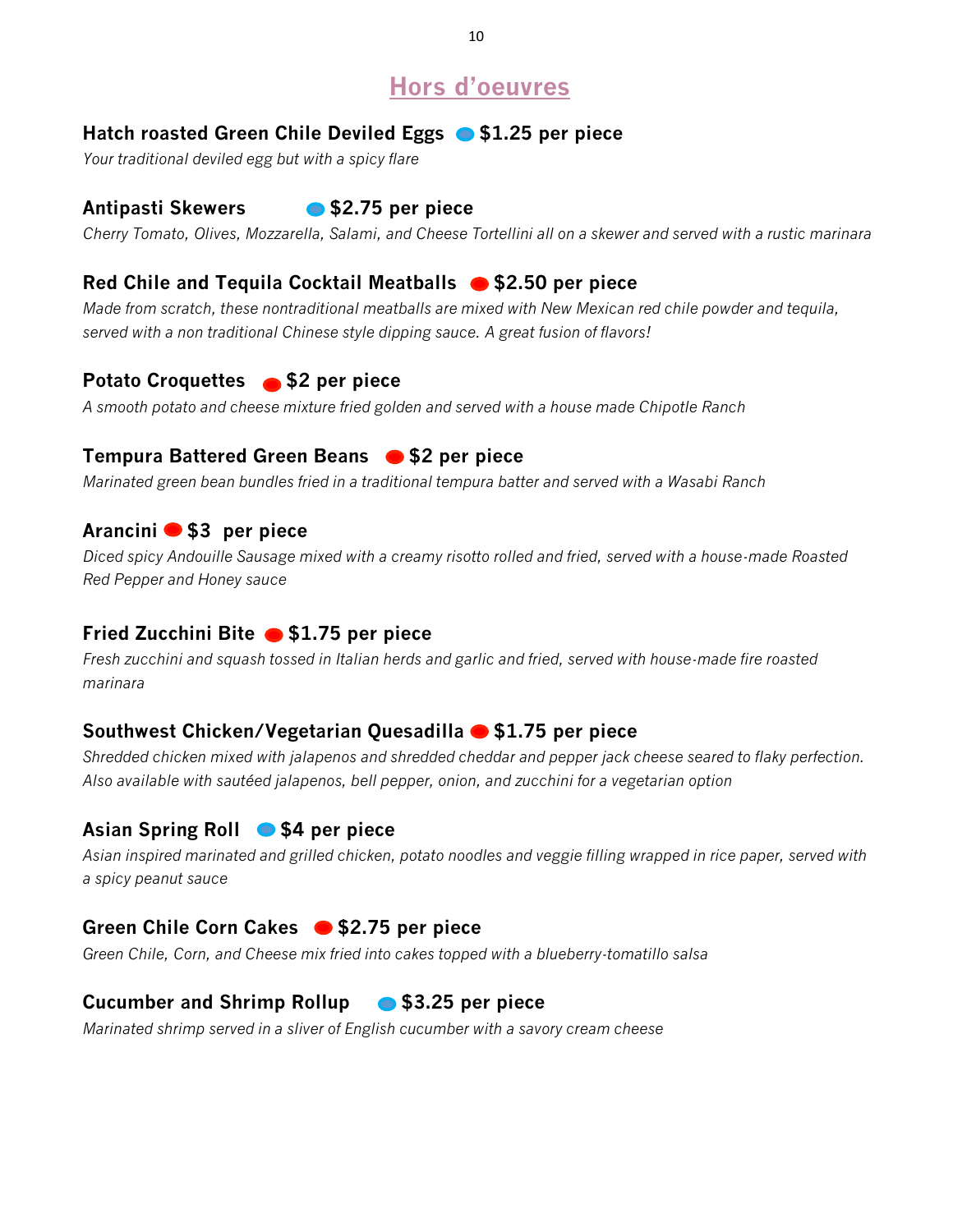# **Hors d'oeuvres**

## **Southwest Stuffed Mushroom \$2.75 per serving**

\*serving size 3 mushrooms *Mushroom Caps stuffed with minced mushroom, onion, jalapeno, bacon, and cream cheese , seasoned with southwestern spices* 

## **Empanadita \$2.75 per piece**

*Petite version of the classic New Mexican Empanada, filled with your choice of a savory beef, chicken, or calabacita filling*

## **Traditional Jalapeno Popper \$2.75 per piece**

*A jalapeno pepper stuffed with an herb cream and cheddar cheese filling wrapped in smoky bacon* 

## **Baked Jalapeno Popper \$2 per piece**

*A jalapeno half stuffed with feta, Hatch green chile, low fat cream cheese, garlic, and herbs coated with a seasoned panko and baked golden*

### Goat Cheese and Walnut Crostini **• \$2.75** per piece

*An herbed Goat cheese and Walnut spread topped with a Spicy Local Honey* 

## **Petite Pot Pie \$3.50 per piece**

*A petite version of a classic chicken, beef, or vegetable pot pie*

## **Bruschetta with Balsamic Pearls \$2.75 per piece**

*Traditional fire grilled French bread slices with the classic tomato, mozzarella, and basil topped with Balsamic Pearls* 

## **Pinwheels \$1.25 per piece**

*Herbed cream cheese, spinach, and cucumber or Herb green chilec ream cheese and turkey*

## **Mushroom Turnover \$2.25 per piece**

*Handmade pastry with a savory wild mushroom filling*

### **Chicken and Cherry Tomato Satay • \$3 per piece**

*Tthin slivers of cumin dusted chicken breast weaved onto a skewer with cherry tomato garnish*

## **Chicken, Spinach, & Artichoke Cups • \$3 per piece**

*A cheesy Chicken, Spinach, and Artichoke mix baked into a puff pastry cup*

### **"Burque" Delight Dip \$3.50 per person**

*5 layers of traditional delight; refried beans, guacamole, sour cream, green chile, and cheese, topped with a tomato, olive, and cilantro garnish. Served with fresh tortilla chips. Can be served individually or family style*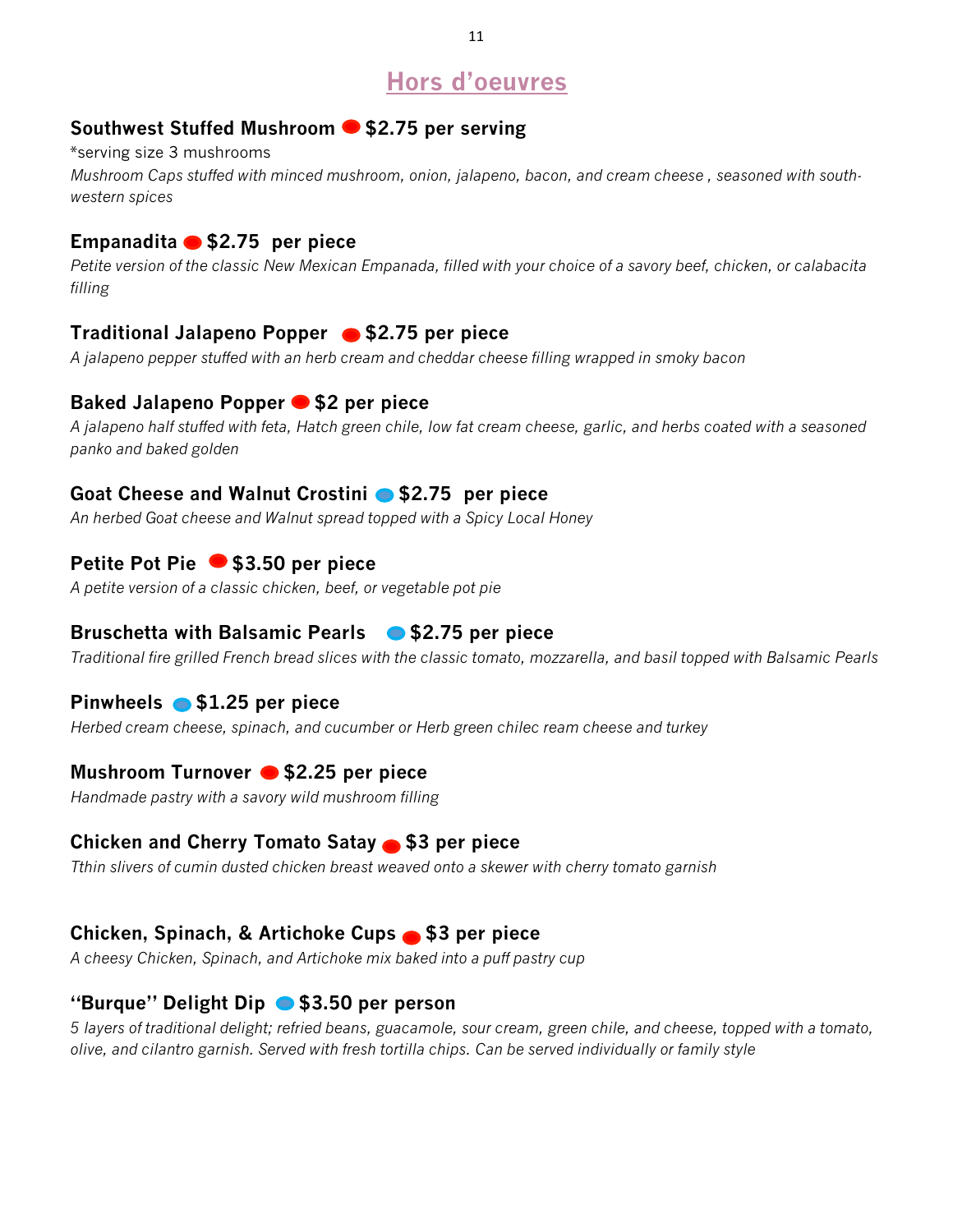# **Platters**

All platters have a 10 person minimum

### **Fresh Vegetable Platter \$4.50 per person**

*Includes the freshest seasonal vegetables such as carrots, celery, broccoli, cauliflower, bell pepper, cherry tomatoes and more to create the most delicious crudité display! Served with house made Dip*

### **Grilled Vegetable Platter \$5.50 per person**

*Includes grilled asparagus, grilled onion, bell peppers, mushrooms, New potatoes, squash, baby corn, green beans, and Cherry tomatoes served with Chimichurri sauce*

### **Seasonal Fresh Fruit Platter \$4.50 per person**

*The freshest fruit available such as watermelon, cantaloupe, pineapple, honey dew and strawberries as well as some exotic seasonal fruit*

### **Traditional Cheese Platter \$4.50 per person**

*Assorted Swiss, Cheddar, and Jack cheeses served with a cracker medley and assorted artisan breads* 

### **Charcuterie board \$12 per person**

*Classic smoked, cured and aged meats alongside dried fruits and aged cheeses, served with green chile jelly, assorted nuts, stone ground mustards, and your choice of artisan breads or crackers* 

#### **Chips & Salsa \$3 per person**

*House made, fire roasted salsa inspired by both Romero and Lucero techniques. Served alongside salted tortilla chips* 

### **Rosenda's Broccoli Dip \$5.50 per person**

*This family recipe is a sure crowd pleaser! This cheese dip is served warm and has ground beef, broccoli, and green chile. Served with tortilla chips*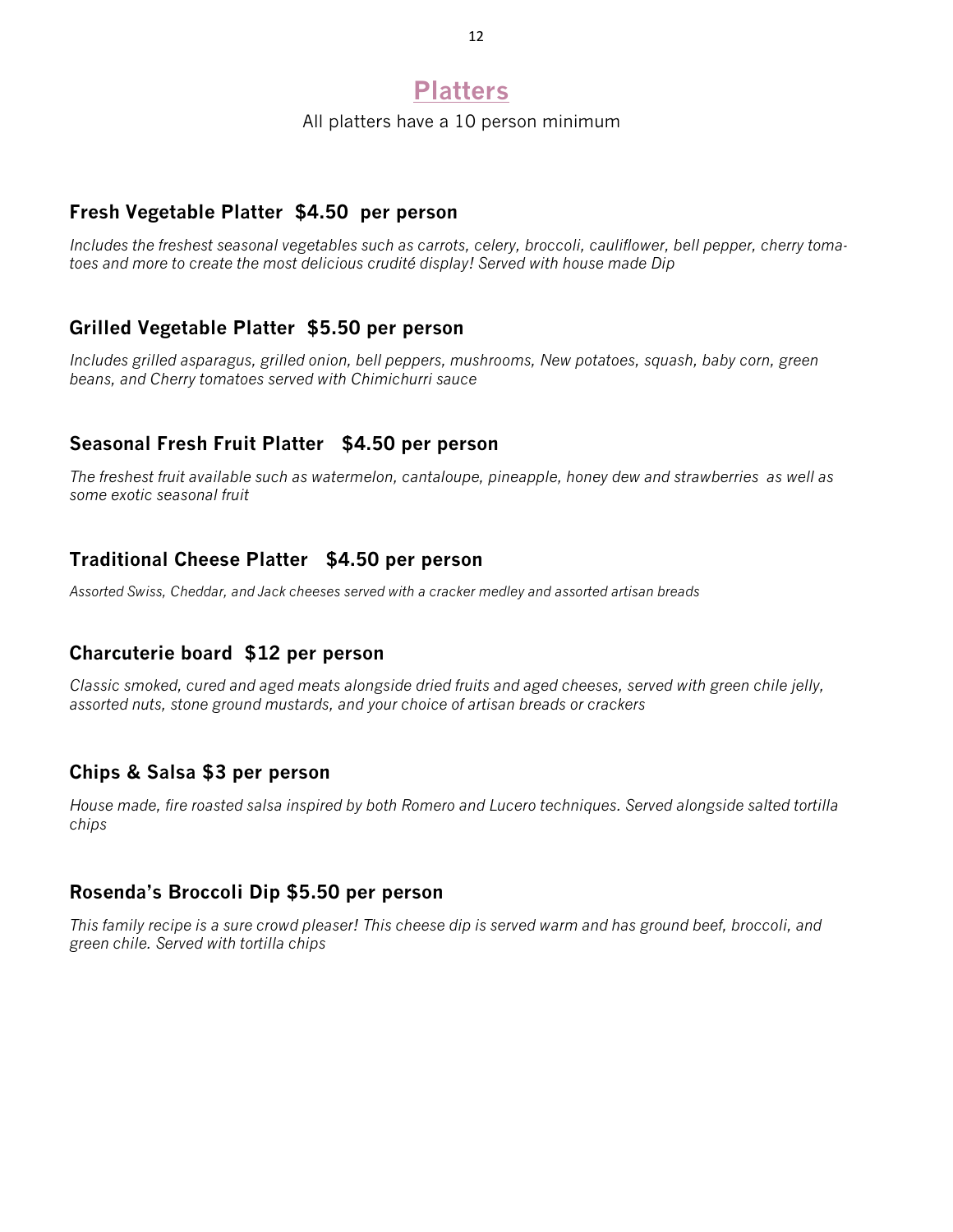# **Sweets & Bakery Items**

## **Sweets**

#### **Assorted Traditional Cookies \$24 per dozen**

*Chocolate Chip, Sugar, Peanut Butter, Biscochitos and Oatmeal Chocolate Chip* 

#### **Assorted Specialty Cookies \$28 per dozen**

*Povlorones (Spanish Almond cookies), Viennese Crescents (Vanilla flavored cookies), Cherry Bon Bon cookies*

#### **Conga Bars \$23 per dozen**

*A sweet desert bar with a nutty-yellow cake crust with a sweet cream cheese topping*

#### **Adobe Bars \$24 per dozen**

*A rich chocolate and marshmallow dessert square*

#### **Traditional Brownies \$22 per dozen**

#### **Raspberry Brownies \$24 per dozen**

#### **Husbands Delight \$20 per dozen**

*This family recipe brings together a traditional chocolate pudding with a crisp almond crust and topped with a smooth whipped cream*

#### **House-made Cream Puff \$36 per dozen**

*Our light and airy cream puff is baked to perfection and filled with a raspberry, chocolate, or lemon cream filling and topped with a silky milk chocolate*

#### **Chilled Jello Cake \$20 per cake**

*12 servings per cake White Chocolate Strawberry or Orange Crème* 

### **Bakery**

#### **Fresh baked Bread \$18 per loaf**

*Date Nut Bread, Pumpkin Nut Bread, Zucchini Bread Each loaf serves 10 slices*

#### **Assorted Muffins \$19 per dozen**

*Blueberry Muffins, Banana Nut Muffins, Chocolate Muffins Each dozen has 12 muffins* 

#### **Orange Glazed Coffee Cake \$18 per cake**

*Each cake serves 8- 10 slices* 

#### **Blueberry Tea Cake \$18 per cake**

*serves 8-10 per cake*

#### **Assorted Bagels with Assorted Cream Cheese Smears \$28 per dozen**

*Each dozen has 12 bagels* 

#### **House-Made Granola \$3.50 per person**

*Rolled oats, slivered almonds, dried cranberries and raisins, and honey cooked to a golden perfection topped with drops of white chocolate*